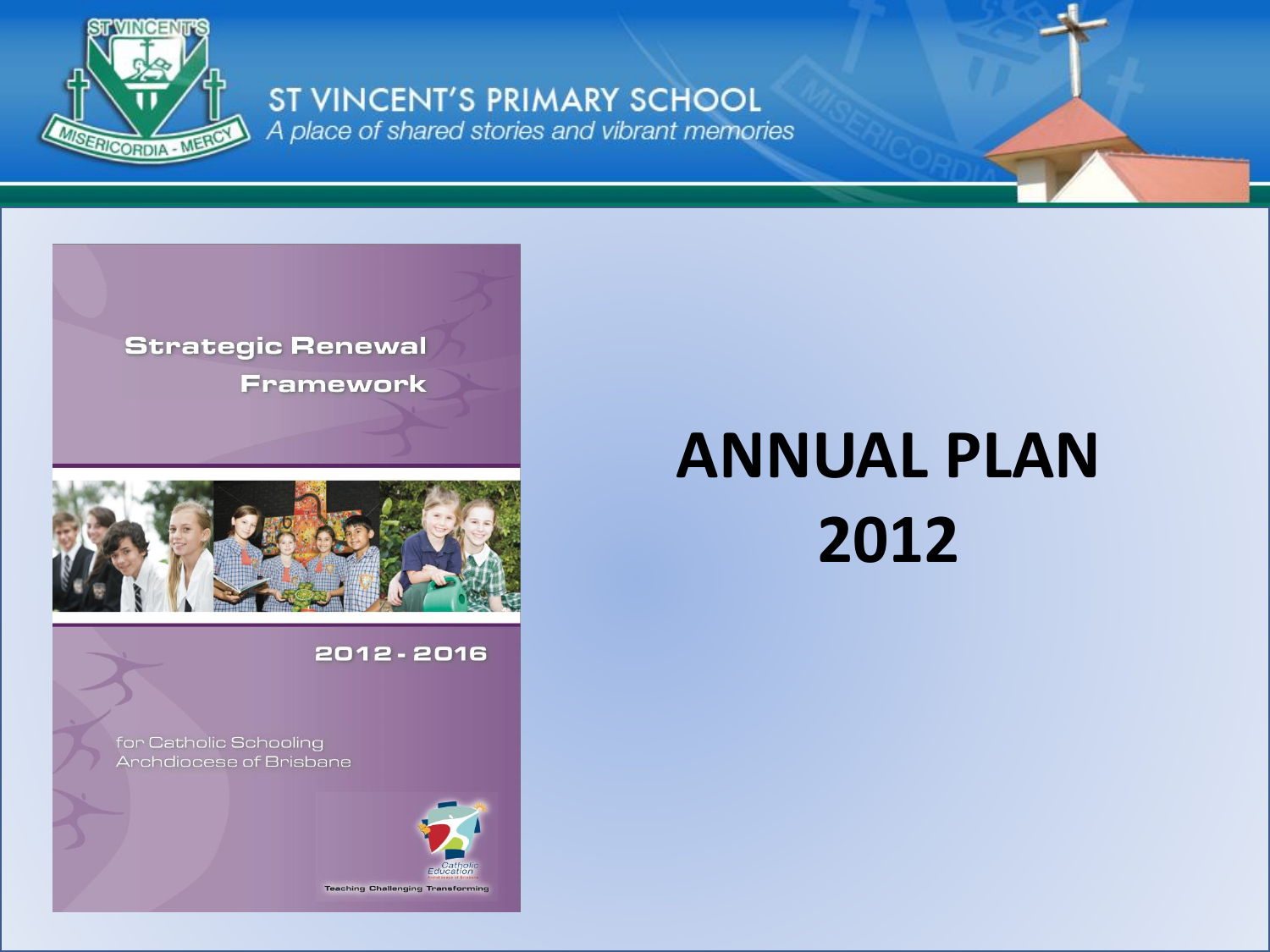

ST VINCENT'S PRIMARY SCHOOL A place of shared stories and vibrant memories

### **PRIORITY ONE: Mission and Religious Education** *In the spirit of the Catholic tradition, to work collaboratively to strengthen our evangelising mission with the parish and the wider community*

#### **STRATEGIC INTENTS:**

1.1 Policies, programmes and practices which explicitly articulate the nature and purpose of Catholic schooling, within the broader evangelising mission of the Church

1.2 A religious education curriculum that promotes knowledge, deep understanding and skills about the Catholic and broader Christian tradition

1.3 A cohesive and integrated approach to nurturing and promoting the religious life of the school, the faith formation of students and participation in the worshipping community

1.4 A cohesive and integrated approach for the spiritual formation of staff

1.5 A cohesive and integrated approach for the professional learning of staff in religious education and theology

1.6 A shared understanding of and practical responses to Catholic Social Teaching

#### **GOALS FOR 2012:**

1.1 To participate in trial – Enhancing Catholic Schools Identity Project by Leuven University

- 1.1 To review the school's Mission Statement
- 1.2 To explore use of technology in Religious Education

1.4 To continue staff involvement in Spirit Fire and Guiding Lights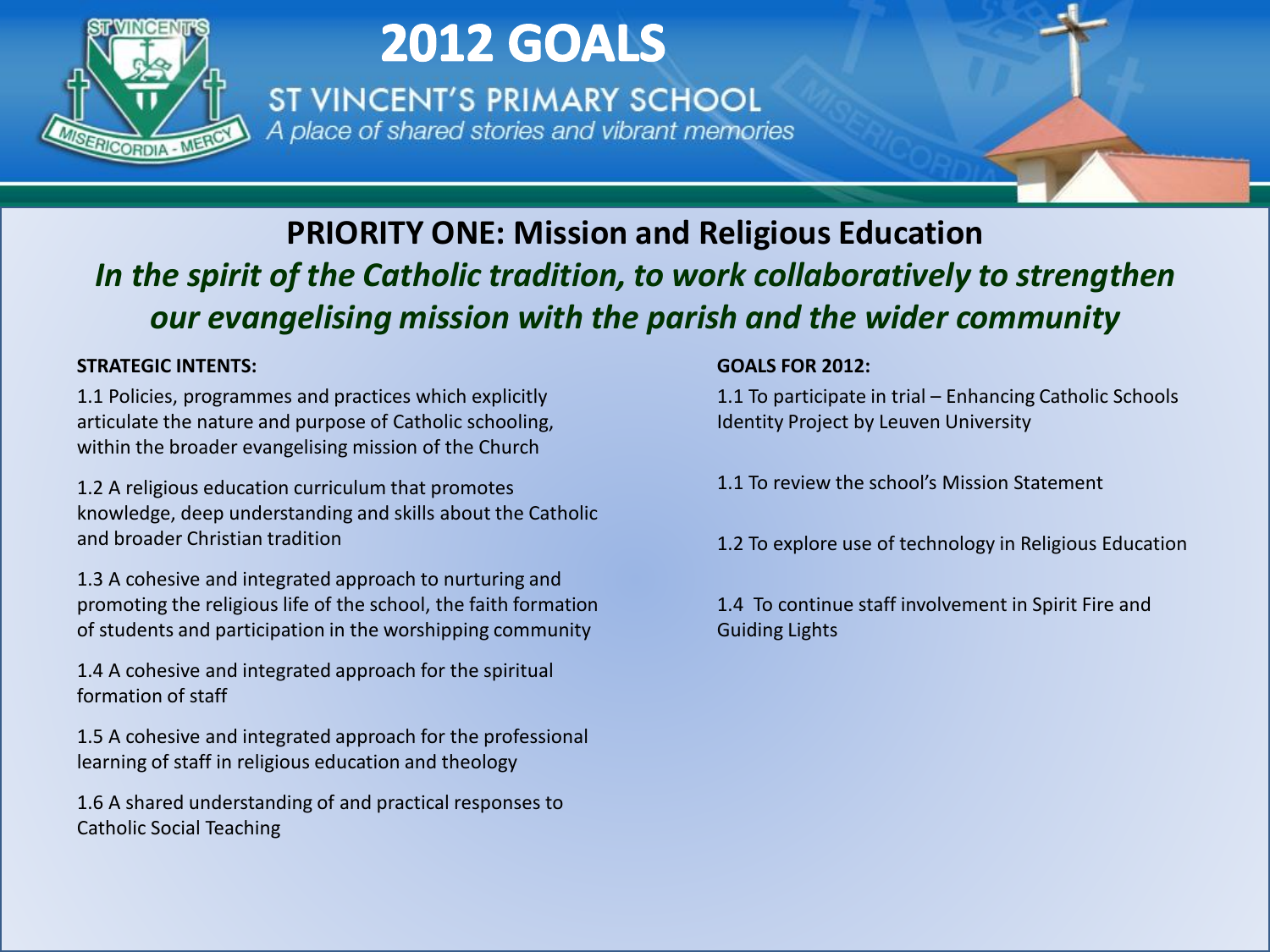

ST VINCENT'S PRIMARY SCHOOL A place of shared stories and vibrant memories

### **PRIORITY TWO: LEARNING AND TEACHING**

*In the spirit of contemporary education, to create a competency based learning environment in which children learn through enriching, exciting and expanded opportunities, always supported by a dedicated community.*

- **STRATEGIC INTENTS:**<br>2.1 Enhanced pedagogical practice that is data-informed and **2**<br>evidence-based a 2.1 Enhanced pedagogical practice that is data-informed and evidence-based
- 2.2 Implementation of the Australian Curriculum
- 2.3 Improved literacy and numeracy standards
- 2.4 Learning and teaching environments are adaptive and responsive to the changing structure of schooling
- 2.5 Comprehensive whole-school approaches provide pastoral care, protection of students, student behaviour support and foster social and emotional well-being
- 2.6 Targeted strategies that ensure the identification, monitoring and improved education outcomes for all children
- 2.8 School leadership teams and teachers have well developed capacities to utilise information, communication and learning technologies to improve learning and teaching

### **GOALS FOR 2012:**

2.1 To introduce whole school testing in Mathematics and Reading (PATM & PATR)

2.2 To support teachers in implementing Australian Curriculum - English

2.3 To complete a school based Numeracy Project

2.3 To continue to support Literacy development and improve outcomes for all learners

2.8 To familiarise staff with Web2 Tools in preparation for LIFE (Learning Management System) introduction in 2013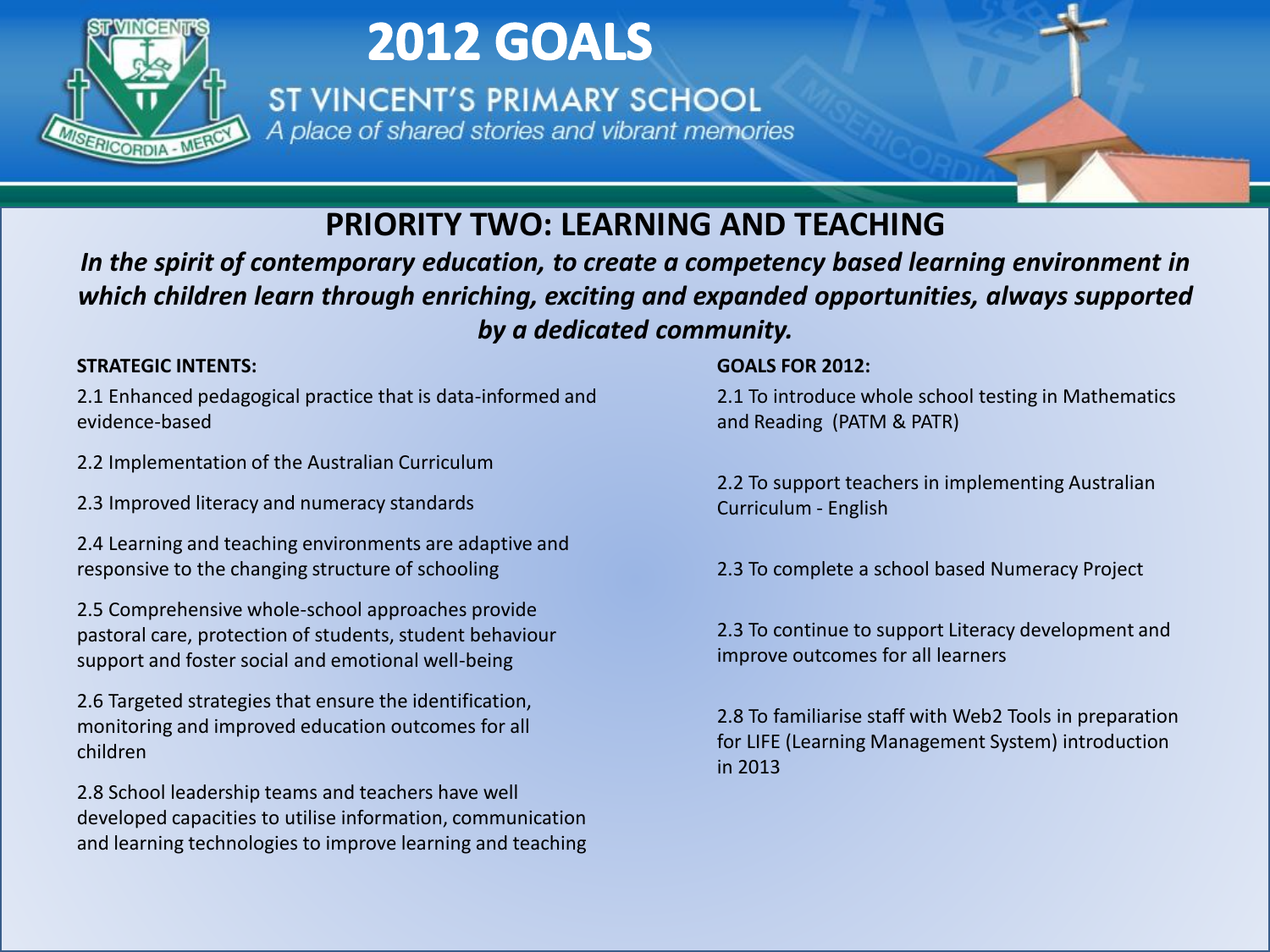

ST VINCENT'S PRIMARY SCHOOL A place of shared stories and vibrant memories

**PRIORITY THREE: PROFESSIONAL PRACTICE & CALLOBARATIVE RELATIONSHIPS** *In the spirit of the gospels, to build a community which values quality relationships and that cares for all members, nurturing and fostering their professional competencies and emotional, physical and spiritual well-being.*

#### **STRATEGIC INTENTS:**

3.1 Structures, processes and collaboration with clergy and parish bodies

3.2 Partnerships that provide for consultation and engagement with parents

3.3 A comprehensive approach to staff well-being and development professional learning, professional standards, performance management and pastoral care

3.4 Leadership development and succession planning

3.5 Development of effective professional learning communities within schools and across the wider BCEO community

3.6 Productive links are forged with professional bodies and institutions, the broader community and government agencies

3.7 A safe, healthy and productive school environment for students, staff and community

3.8 Consultative and collaborative partnerships are evident among schools and between schools and BCEO

### **GOALS FOR 2012:**

3.1 To continue to foster parish connections

3.2 To develop communication policy in consultation with P&F to establish meaningful and sustainable communication

3.2 To engage parents in forums and consultation sessions

3.3 To focus PD on Web 2 tools and areas of the Australian **Curriculum** 

3.3 to continue goal setting processes with staff and link to individual professional learning budget

3.4 To encourage staff leadership through committee involvement, learning teams and project leadership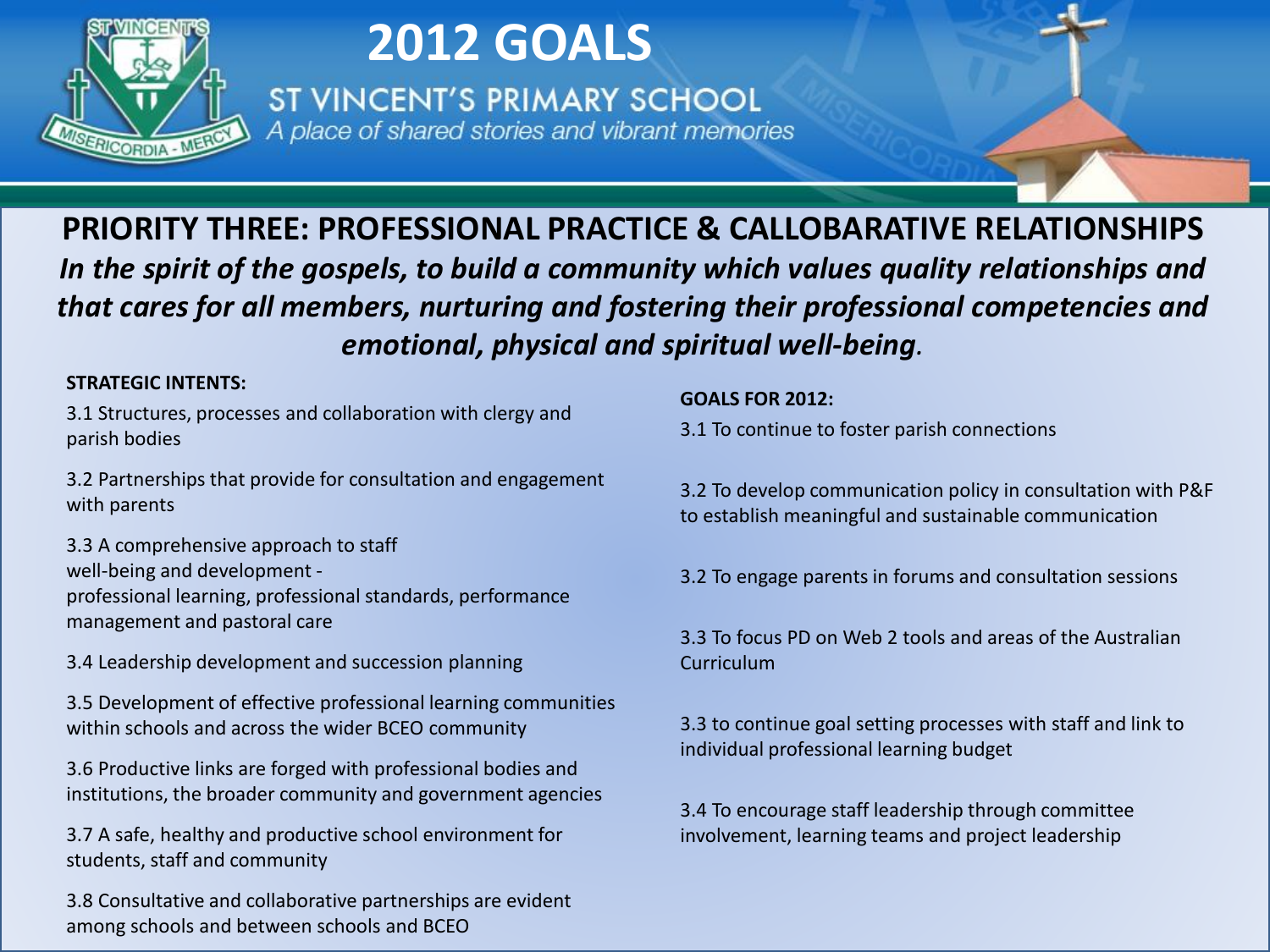

ST VINCENT'S PRIMARY SCHOOL A place of shared stories and vibrant memories

### **PRIORITY FOUR: STRATEGIC RESOURCING** *In the spirit of sustainability, to resource the contemporary needs of the local community and our school.*

#### **STRATEGIC INTENTS:**

4.1 The strategic renewal plan directs the allocation of school resources

4.2 Collaborative processes are in place to develop the budget and to allocate resources

4.3 The formation and professional learning of staff is clearly evident in budget priorities

4.4 Resourcing decisions and priorities support financial accessibility for families

4.5 Information and learning management systems enhance student and staff engagement with learning, teaching and school operations

4.6 Sustainable environmental practices are embedded into the organisational structure and processes of schools

4.7 Contemporary learning approaches inform the planning, design and use of facilities

#### **GOALS FOR 2012:**

4.1 Ensure budget allows for the implementation of 21<sup>st</sup> century learning by maintaining or improving the saturation of digital tools

4.3 Ensure budget allows for adequate professional development of staff

4.4 Ensure equity and justice to support those in financial need

4.6 Continue strategies to care for our creation - e.g. Nude Food Day

4.7 Continue future planning for Year 7 transition to High School